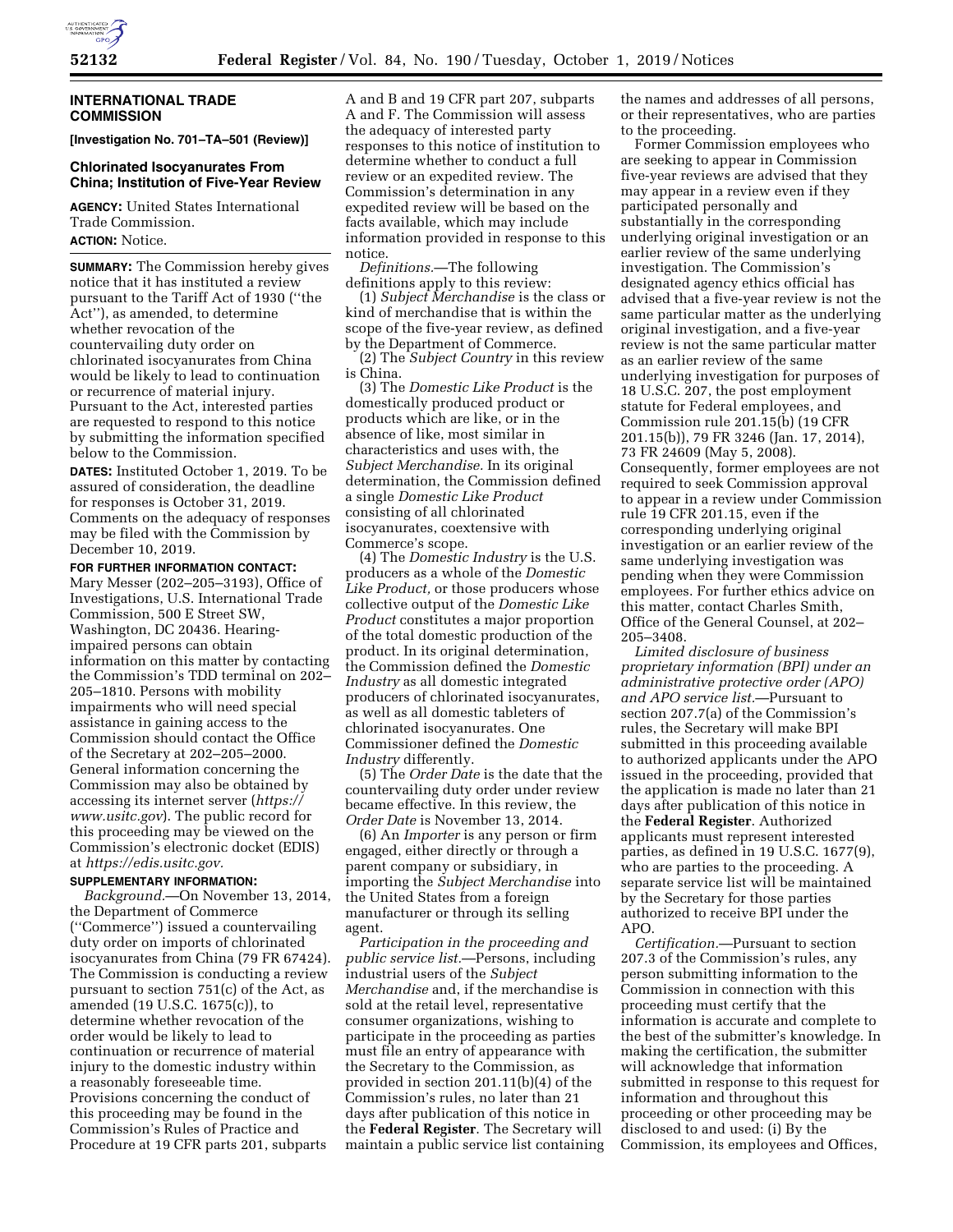and contract personnel (a) for developing or maintaining the records of this or a related proceeding, or (b) in internal investigations, audits, reviews, and evaluations relating to the programs, personnel, and operations of the Commission including under 5 U.S.C. Appendix 3; or (ii) by U.S. government employees and contract personnel, solely for cybersecurity purposes. All contract personnel will sign appropriate nondisclosure agreements.

*Written submissions.*—Pursuant to section 207.61 of the Commission's rules, each interested party response to this notice must provide the information specified below. The deadline for filing such responses is October 31, 2019. Pursuant to section 207.62(b) of the Commission's rules, eligible parties (as specified in Commission rule 207.62(b)(1)) may also file comments concerning the adequacy of responses to the notice of institution and whether the Commission should conduct an expedited or full review. The deadline for filing such comments is December 10, 2019. All written submissions must conform with the provisions of section 201.8 of the Commission's rules; any submissions that contain BPI must also conform with the requirements of sections 201.6, 207.3, and 207.7 of the Commission's rules. The Commission's *Handbook on Filing Procedures,*  available on the Commission's website at *https://www.usitc.gov/documents/ handbook*\_*on*\_*filing*\_*procedures.pdf,*  elaborates upon the Commission's procedures with respect to filings. Also, in accordance with sections 201.16(c) and 207.3 of the Commission's rules, each document filed by a party to the proceeding must be served on all other parties to the proceeding (as identified by either the public or APO service list as appropriate), and a certificate of service must accompany the document (if you are not a party to the proceeding you do not need to serve your response).

No response to this request for information is required if a currently valid Office of Management and Budget (''OMB'') number is not displayed; the OMB number is 3117 0016/USITC No. 19–5–440, expiration date June 30, 2020. Public reporting burden for the request is estimated to average 15 hours per response. Please send comments regarding the accuracy of this burden estimate to the Office of Investigations, U.S. International Trade Commission, 500 E Street SW, Washington, DC 20436.

*Inability to provide requested information.*—Pursuant to section 207.61(c) of the Commission's rules, any interested party that cannot furnish the

information requested by this notice in the requested form and manner shall notify the Commission at the earliest possible time, provide a full explanation of why it cannot provide the requested information, and indicate alternative forms in which it can provide equivalent information. If an interested party does not provide this notification (or the Commission finds the explanation provided in the notification inadequate) and fails to provide a complete response to this notice, the Commission may take an adverse inference against the party pursuant to section 776(b) of the Act (19 U.S.C. 1677e(b)) in making its determination in the review.

*Information to be Provided in Response to this Notice of Institution:*  As used below, the term ''firm'' includes any related firms.

(1) The name and address of your firm or entity (including World Wide Web address) and name, telephone number, fax number, and Email address of the certifying official.

(2) A statement indicating whether your firm/entity is an interested party under 19 U.S.C. 1677(9) and if so, how, including whether your firm/entity is a U.S. producer of the *Domestic Like Product,* a U.S. union or worker group, a U.S. importer of the *Subject Merchandi*se, a foreign producer or exporter of the *Subject Merchandise,* a U.S. or foreign trade or business association (a majority of whose members are interested parties under the statute), or another interested party (including an explanation). If you are a union/worker group or trade/business association, identify the firms in which your workers are employed or which are members of your association.

(3) A statement indicating whether your firm/entity is willing to participate in this proceeding by providing information requested by the Commission.

(4) A statement of the likely effects of the revocation of the countervailing duty order on the *Domestic Industry* in general and/or your firm/entity specifically. In your response, please discuss the various factors specified in section 752(a) of the Act (19 U.S.C. 1675a(a)) including the likely volume of subject imports, likely price effects of subject imports, and likely impact of imports of *Subject Merchandise* on the *Domestic Industry.* 

(5) A list of all known and currently operating U.S. producers of the *Domestic Like Product.* Identify any known related parties and the nature of the relationship as defined in section 771(4)(B) of the Act (19 U.S.C. 1677(4)(B)).

(6) A list of all known and currently operating U.S. importers of the *Subject Merchandise* and producers of the *Subject Merchandise* in the *Subject Country* that currently export or have exported *Subject Merchandise* to the United States or other countries since the *Order Date.* 

(7) A list of 3–5 leading purchasers in the U.S. market for the *Domestic Like Product* and the *Subject Merchandise*  (including street address, World Wide Web address, and the name, telephone number, fax number, and Email address of a responsible official at each firm).

(8) A list of known sources of information on national or regional prices for the *Domestic Like Product* or the *Subject Merchandise* in the U.S. or other markets.

(9) If you are a U.S. producer of the *Domestic Like Product,* provide the following information on your firm's operations on that product during calendar year 2018, except as noted (report quantity data in pounds and value data in U.S. dollars, f.o.b. plant). If you are a union/worker group or trade/business association, provide the information, on an aggregate basis, for the firms in which your workers are employed/which are members of your association.

(a) Production (quantity) and, if known, an estimate of the percentage of total U.S. production of the *Domestic Like Product* accounted for by your firm's(s') production;

(b) Capacity (quantity) of your firm to produce the *Domestic Like Product* (that is, the level of production that your establishment(s) could reasonably have expected to attain during the year, assuming normal operating conditions (using equipment and machinery in place and ready to operate), normal operating levels (hours per week/weeks per year), time for downtime, maintenance, repair, and cleanup, and a typical or representative product mix);

(c) the quantity and value of U.S. commercial shipments of the *Domestic Like Product* produced in your U.S. plant(s);

(d) the quantity and value of U.S. internal consumption/company transfers of the *Domestic Like Product*  produced in your U.S. plant(s); and

(e) the value of (i) net sales, (ii) cost of goods sold (COGS), (iii) gross profit, (iv) selling, general and administrative (SG&A) expenses, and (v) operating income of the *Domestic Like Product*  produced in your U.S. plant(s) (include both U.S. and export commercial sales, internal consumption, and company transfers) for your most recently completed fiscal year (identify the date on which your fiscal year ends).